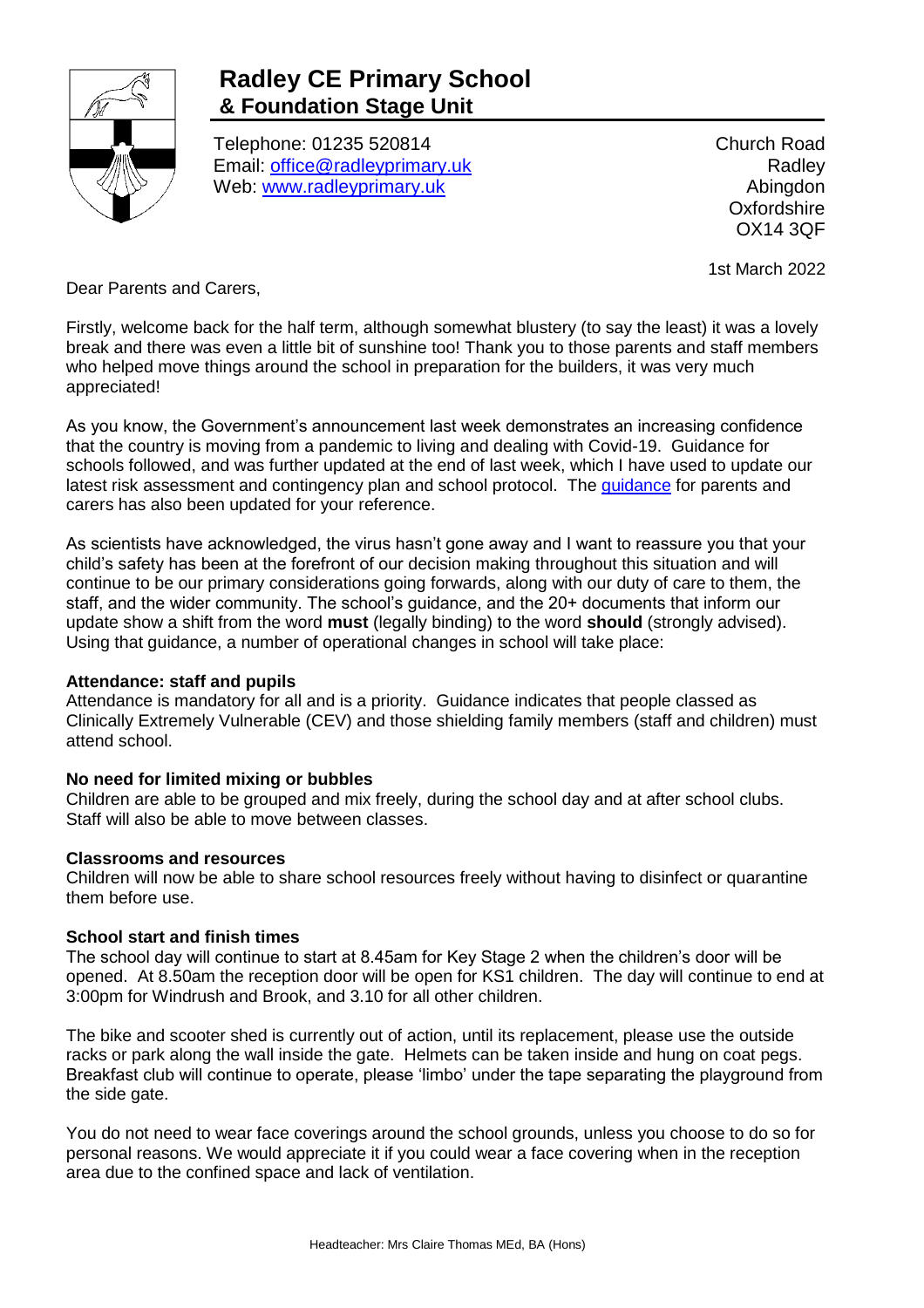## **Safe hygiene**

Children will continue to sanitise their hands regularly throughout the day. Tissues and lidded bins are in each classroom so that children can 'catch it, bin it, kill it'. Please continue to encourage this at home.

### **Staff**

Staff have been twice weekly testing since January 2021 as directed by the DfE but, moving forward, this has now stopped as the DfE has stopped sending LFD test kits into primary schools. They will test should they feel unwell, as a proactive measure if LFD tests continue to be readily available privately. Staff will not need to wear masks or visors in classrooms or corridors, but may choose to at other times, as a personal choice.

#### **If your child is unwell**

Please do not send your child to school if they have a temperature or are unwell at all. This is for the safety of everybody. If your child becomes ill whilst at school, you will be asked to collect them immediately. Please ensure that contact details are up to date with the office of another person who can collect your child.

If they display symptoms of COVID-19 they will be isolated until you arrive. You should then make arrangements for them to be tested, using a PCR or LFD. School should be informed of the result as soon as possible. A positive result will mean that the child will need to isolate for up to 10 days, following the latest NHS [guidance](https://www.nhs.uk/conditions/coronavirus-covid-19/self-isolation-and-treatment/when-to-self-isolate-and-what-to-do/) and [Government self-isolation advice.](https://www.gov.uk/government/publications/covid-19-people-with-covid-19-and-their-contacts/covid-19-people-with-covid-19-and-their-contacts) Currently, if your child is unwell with other symptoms you can LFD test them and should this be positive you do not need to go for a PCR but may choose to. Your child should self-isolate in this case for up to 10 days, or in line with the guidance previously sent out.

*Please note: OCC have advised us that we can refuse a pupil entry to school if they have a suspected case of COVID-19, if in our reasonable judgement, it is necessary to protect other pupils and staff from possible infection.* 

### **Know the symptoms of Covid-19**

The main symptoms of COVID-19 are a recent onset of any of the following:

- a new continuous cough
- a high temperature
- a loss of, or change in, your normal sense of taste or smell (anosmia)

Other symptoms linked with COVID-19 include shortness of breath, fatigue, loss of appetite, muscle aches, sore throat, headache, stuffy or runny nose, diarrhoea, nausea and vomiting. Any of these symptoms may also have another cause.

### **Isolation**

The guidance indicates that whilst the law has changed, the directives for public safety remain. We will follow this guidance, so isolation continues to be up to 10 days, unless you have 2 negative tests on day 5 and 6, 24 hours apart. Isolation will finish after day 5 at the earliest if you test first thing in the morning on day 5 and 6.

*'Children and young people with COVID-19 should not attend their education setting while they are infectious. They should take an LFD test from 5 days after their symptoms started (or the day their test was taken if they did not have symptoms) followed by another one the next day. If both these test results are negative, they should return to their educational setting if they normally attend one, as long as they feel well enough to do so and do not have a temperature'.*

Please continue to liaise with the school office about your child's return date after testing positive, given our school protocols. We will review this as and when the guidance is further updated.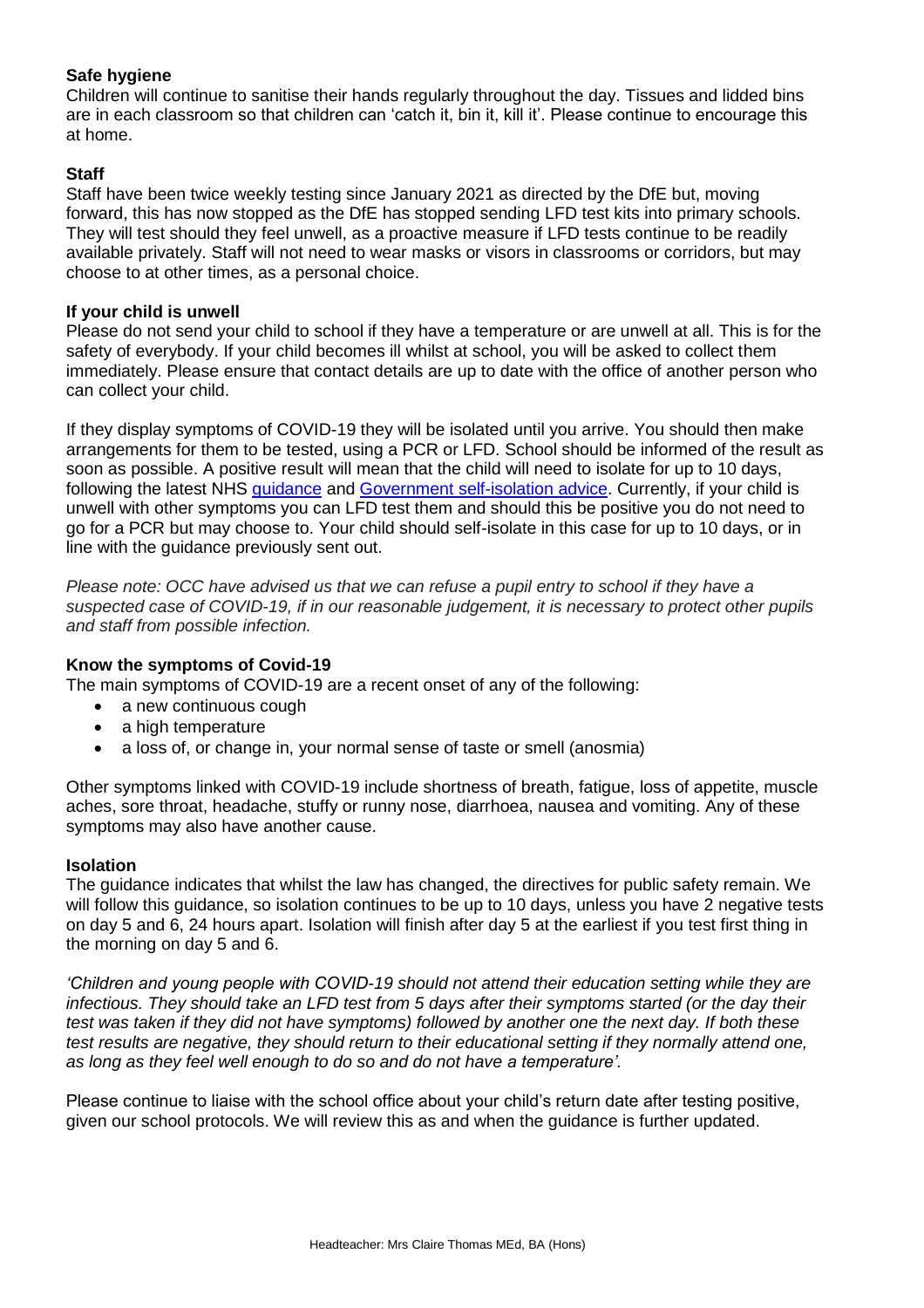It is very important that these isolation procedures are followed by staff and children so that the risk of transmission is kept to a minimum. We have been very fortunate not to have many serious cases amongst staff and children, however, some of our staff who have tested positive have experienced severe enough symptoms to be unable to work for at least a week. If we increase the risk of infection further by allowing children and staff into school whilst still possibly infectious, we increase the risk of further staff absences. The outcome could be not being able to teach classes or set remote learning effectively, cancellation of trips, clubs, residentials etc as we would be unable to staff them.



### **Close contact changes**

The new guidance has brought an end routine contact tracing. Close contacts will no longer be required to self-isolate or advised to take daily LFD tests for 7 days. Staff, children and young people should attend their education settings as usual.

*'Children and young people who usually attend an education or childcare setting and who live with someone who has COVID-19 should continue to attend the setting as normal '.*

#### **Possible further disruption to schooling**

It is almost guaranteed now that schools will remain open, but there is the very real chance that there may be further disruption to 'schooling' for individual children who need to isolate or are unwell. Please remember that remote learning will only be provided if your child tests positive for Covid-19 and is well enough to access work. If this is the case, please contact their teacher who will endeavour to provide this at the earliest opportunity.

Any moves to remote learning for full classes will be communicated if this is directed by Public Health, however I think this is very unlikely.

If cases rise across the school additional measures may need to be reintroduced to reduce transmission including face coverings during drop off and pick up, reduced mixing of classes, suspension of collective worship and after school clubs for example. If these measures are needed I will inform you as soon as possible.